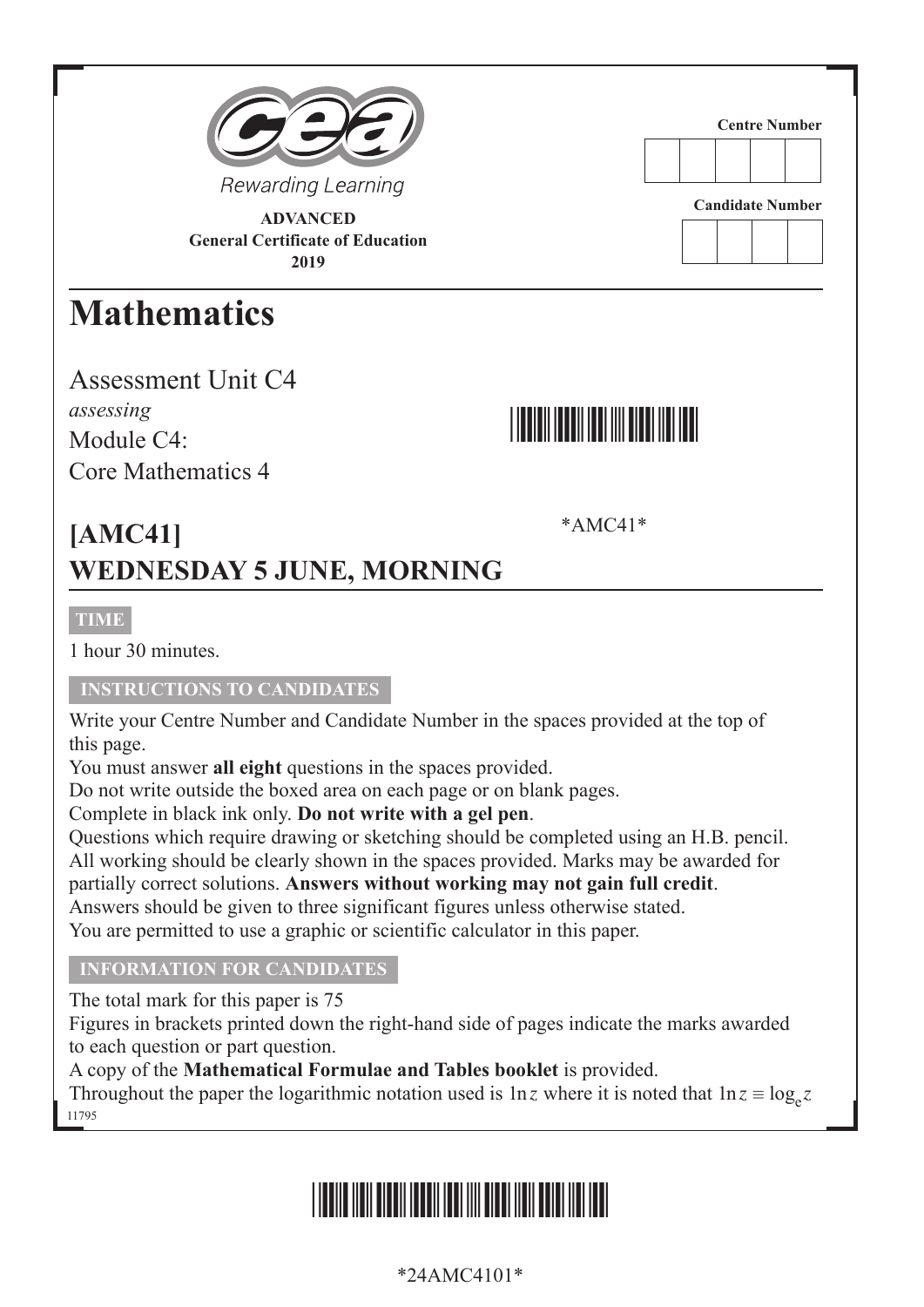| $\mathbf{1}$ |     | The functions f and g are defined by:               |
|--------------|-----|-----------------------------------------------------|
|              |     | $f(x) = x^2$<br>g(x) = x + 2                        |
|              | (i) | Find the composite function $fg(x)$ .<br>$[2]$      |
|              |     |                                                     |
|              |     |                                                     |
|              |     |                                                     |
|              |     |                                                     |
|              |     |                                                     |
|              |     |                                                     |
|              |     |                                                     |
|              |     |                                                     |
|              |     |                                                     |
|              |     | (ii) Find the composite function $gf(x)$ .<br>$[1]$ |
|              |     |                                                     |
|              |     |                                                     |
|              |     |                                                     |
|              |     |                                                     |
|              |     |                                                     |
|              |     |                                                     |
|              |     |                                                     |
|              |     |                                                     |
|              |     |                                                     |
| 11795        |     |                                                     |



\*24AMC4102\*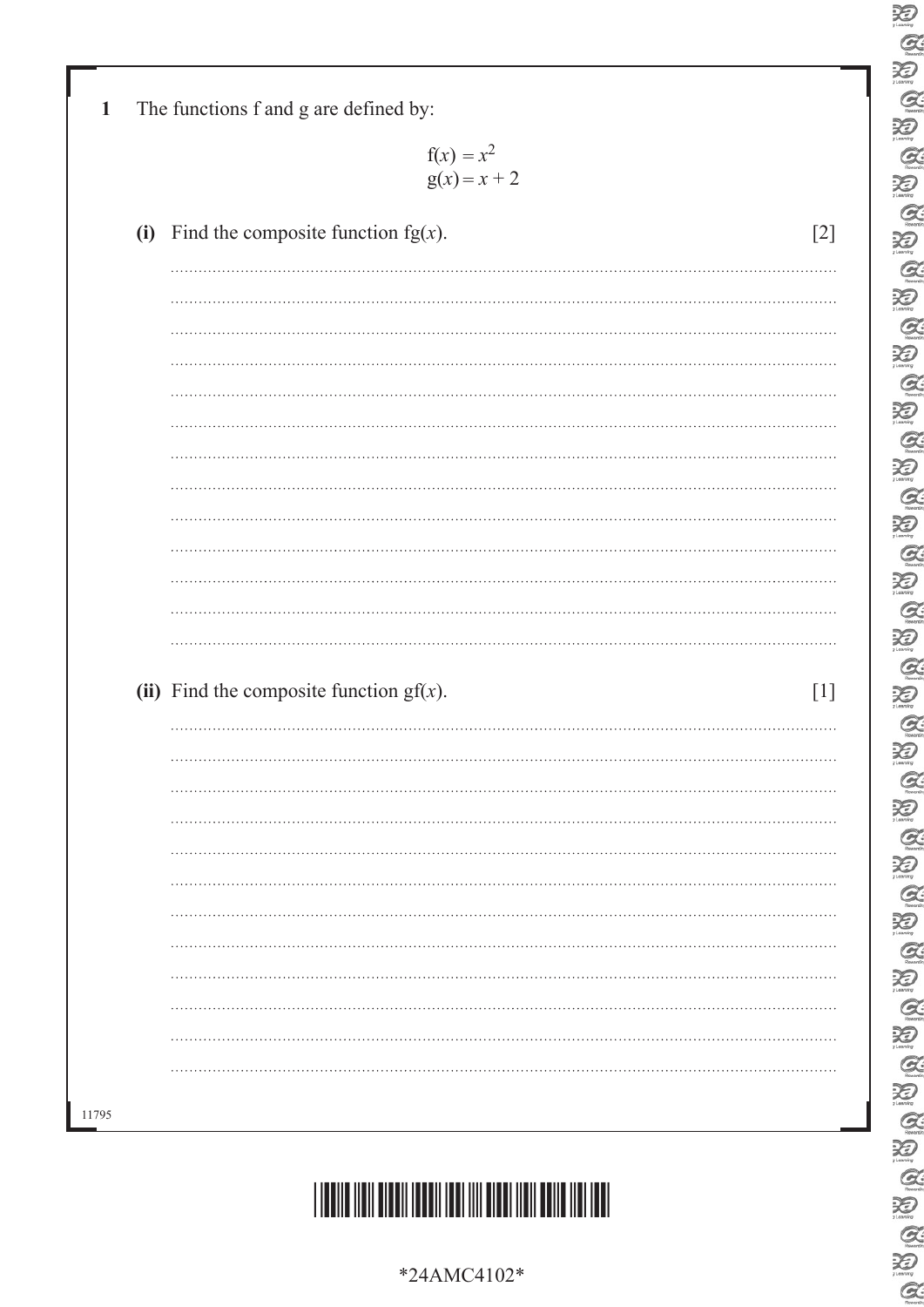| (iii) Hence find the value of x for which $fg(x) = gf(x)$ . |  |  |  | $\lceil 2 \rceil$ |
|-------------------------------------------------------------|--|--|--|-------------------|
|                                                             |  |  |  |                   |
|                                                             |  |  |  |                   |
|                                                             |  |  |  |                   |
|                                                             |  |  |  |                   |
|                                                             |  |  |  |                   |
|                                                             |  |  |  |                   |
|                                                             |  |  |  |                   |
|                                                             |  |  |  |                   |
|                                                             |  |  |  |                   |
|                                                             |  |  |  |                   |
|                                                             |  |  |  |                   |
|                                                             |  |  |  |                   |
|                                                             |  |  |  |                   |
|                                                             |  |  |  |                   |
|                                                             |  |  |  |                   |
|                                                             |  |  |  |                   |
|                                                             |  |  |  |                   |
|                                                             |  |  |  |                   |
|                                                             |  |  |  |                   |
|                                                             |  |  |  |                   |
|                                                             |  |  |  |                   |
|                                                             |  |  |  |                   |
|                                                             |  |  |  |                   |
|                                                             |  |  |  |                   |
|                                                             |  |  |  |                   |
|                                                             |  |  |  |                   |
|                                                             |  |  |  |                   |
|                                                             |  |  |  |                   |
|                                                             |  |  |  |                   |
|                                                             |  |  |  |                   |
|                                                             |  |  |  |                   |
|                                                             |  |  |  |                   |
|                                                             |  |  |  | [Turn over        |

\*24AMC4103\*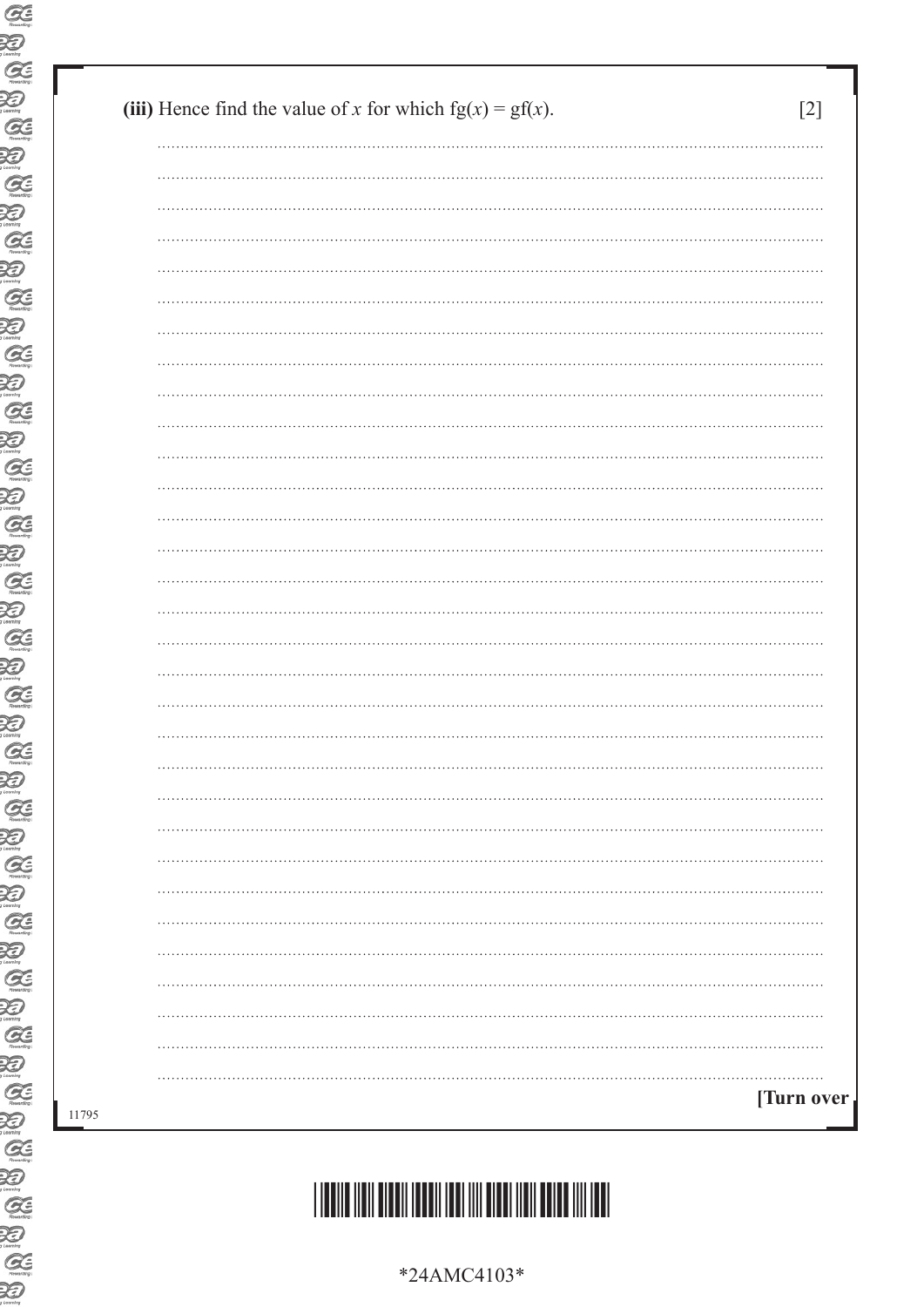|                                               | $y=6-2\sqrt{x}$                           |   |                                                                                     |            |
|-----------------------------------------------|-------------------------------------------|---|-------------------------------------------------------------------------------------|------------|
|                                               |                                           |   |                                                                                     |            |
| $\boldsymbol{0}$                              |                                           | 5 | $\rightarrow x$                                                                     |            |
|                                               | Fig. 1                                    |   |                                                                                     |            |
| through $360^\circ$ about the <i>x</i> -axis. | Find the volume that the funnel can hold. |   | A plastic funnel can be modelled by rotating this curve between $x = 0$ and $x = 5$ |            |
|                                               |                                           |   |                                                                                     |            |
|                                               |                                           |   |                                                                                     |            |
|                                               |                                           |   |                                                                                     | .          |
|                                               |                                           |   |                                                                                     |            |
|                                               |                                           |   |                                                                                     | . <b>.</b> |
|                                               |                                           |   |                                                                                     |            |
|                                               |                                           |   |                                                                                     |            |
|                                               |                                           |   |                                                                                     |            |
|                                               |                                           |   |                                                                                     |            |
|                                               |                                           |   |                                                                                     | .          |



\*24AMC4104\*

 $Q$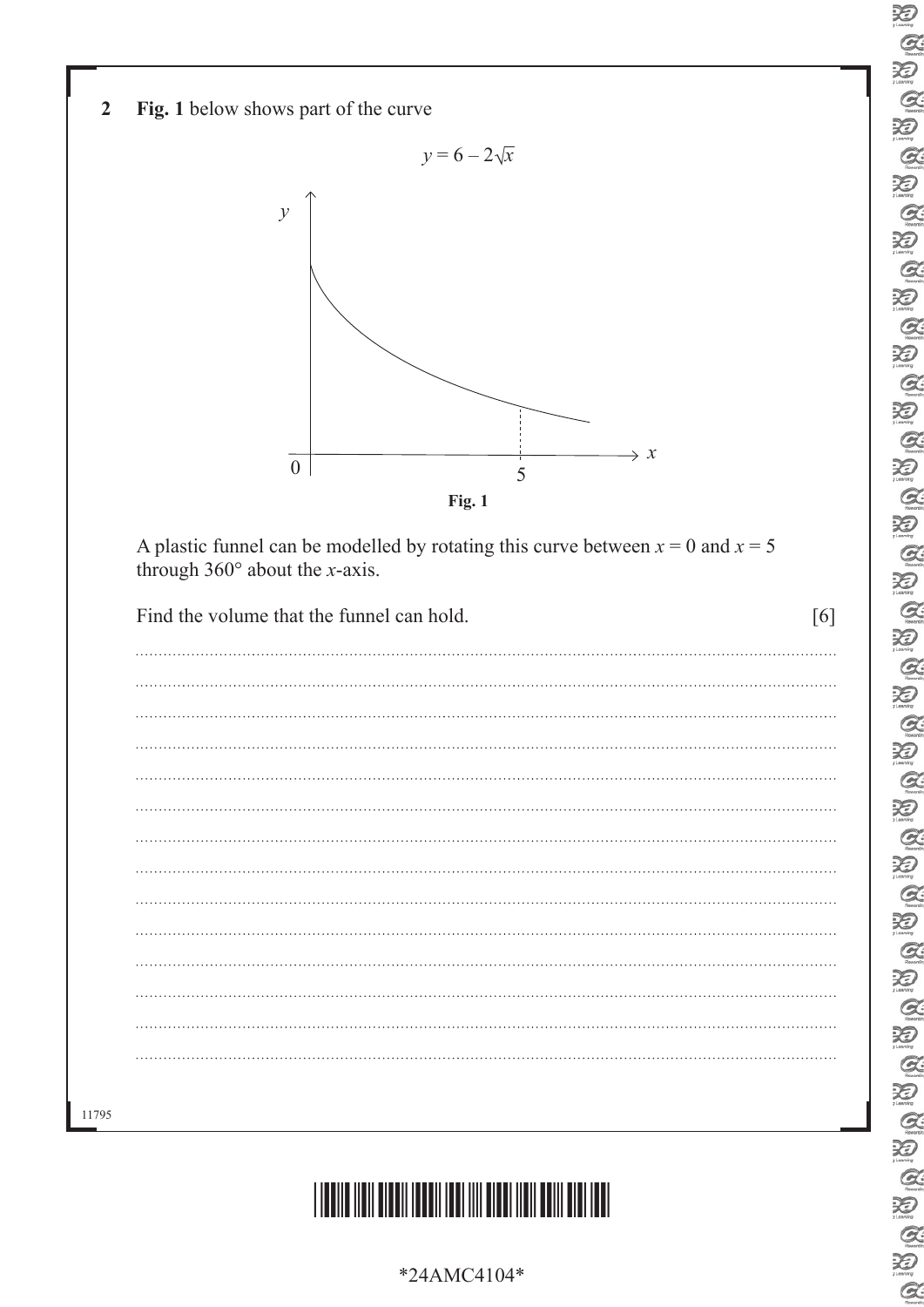| .<br>.<br>.                               |          |
|-------------------------------------------|----------|
|                                           |          |
|                                           | $\cdots$ |
|                                           |          |
|                                           |          |
|                                           | $\cdots$ |
| $\begin{bmatrix} Turn over \end{bmatrix}$ |          |
|                                           |          |
|                                           | $\cdots$ |
|                                           |          |
|                                           |          |
|                                           |          |
|                                           |          |
|                                           |          |
|                                           |          |
|                                           |          |
|                                           |          |
|                                           |          |
|                                           |          |
|                                           | $\cdots$ |
|                                           | $\cdots$ |
|                                           |          |
|                                           |          |
|                                           |          |
|                                           |          |
|                                           |          |
|                                           |          |
|                                           |          |
|                                           |          |
|                                           |          |
|                                           |          |
|                                           |          |

# \*24AMC4105\*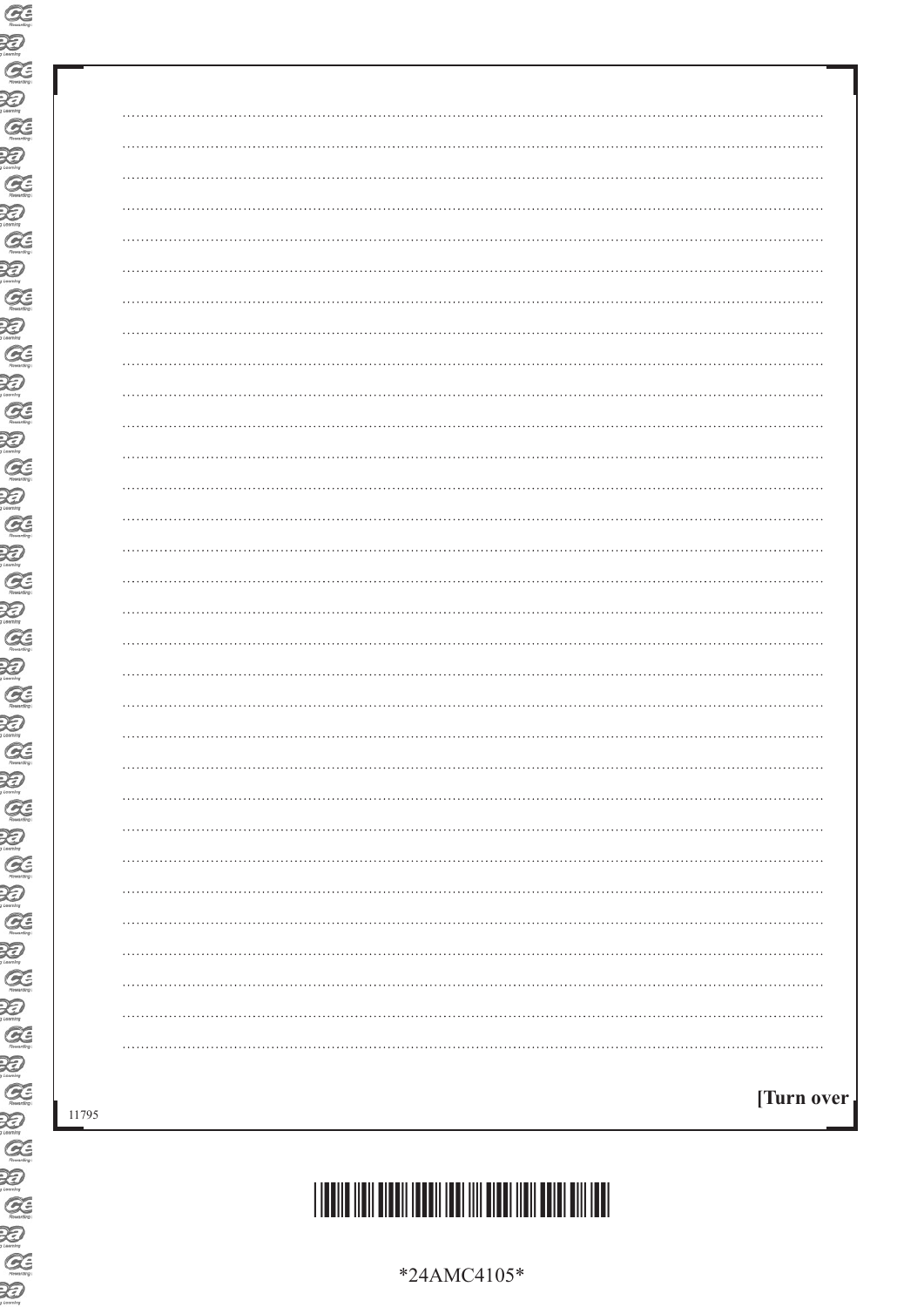| $\mathbf{3}$ |     | An aircraft flies in a straight line from A to B. The position vectors of A and B,<br>relative to a fixed origin O, are |
|--------------|-----|-------------------------------------------------------------------------------------------------------------------------|
|              |     | $\begin{pmatrix} 2 \\ 0 \\ 1 \end{pmatrix}$ and $\begin{pmatrix} 5 \\ 6 \\ 5 \end{pmatrix}$                             |
|              |     | respectively.                                                                                                           |
|              | (i) | Find the distance travelled between A and B.<br>$[2]$                                                                   |
|              |     |                                                                                                                         |
|              |     |                                                                                                                         |
|              |     |                                                                                                                         |
|              |     |                                                                                                                         |
|              |     |                                                                                                                         |
|              |     |                                                                                                                         |
|              |     |                                                                                                                         |
|              |     |                                                                                                                         |
|              |     |                                                                                                                         |
|              |     |                                                                                                                         |
|              |     |                                                                                                                         |
|              |     |                                                                                                                         |
|              |     |                                                                                                                         |
|              |     |                                                                                                                         |
| 11795        |     |                                                                                                                         |



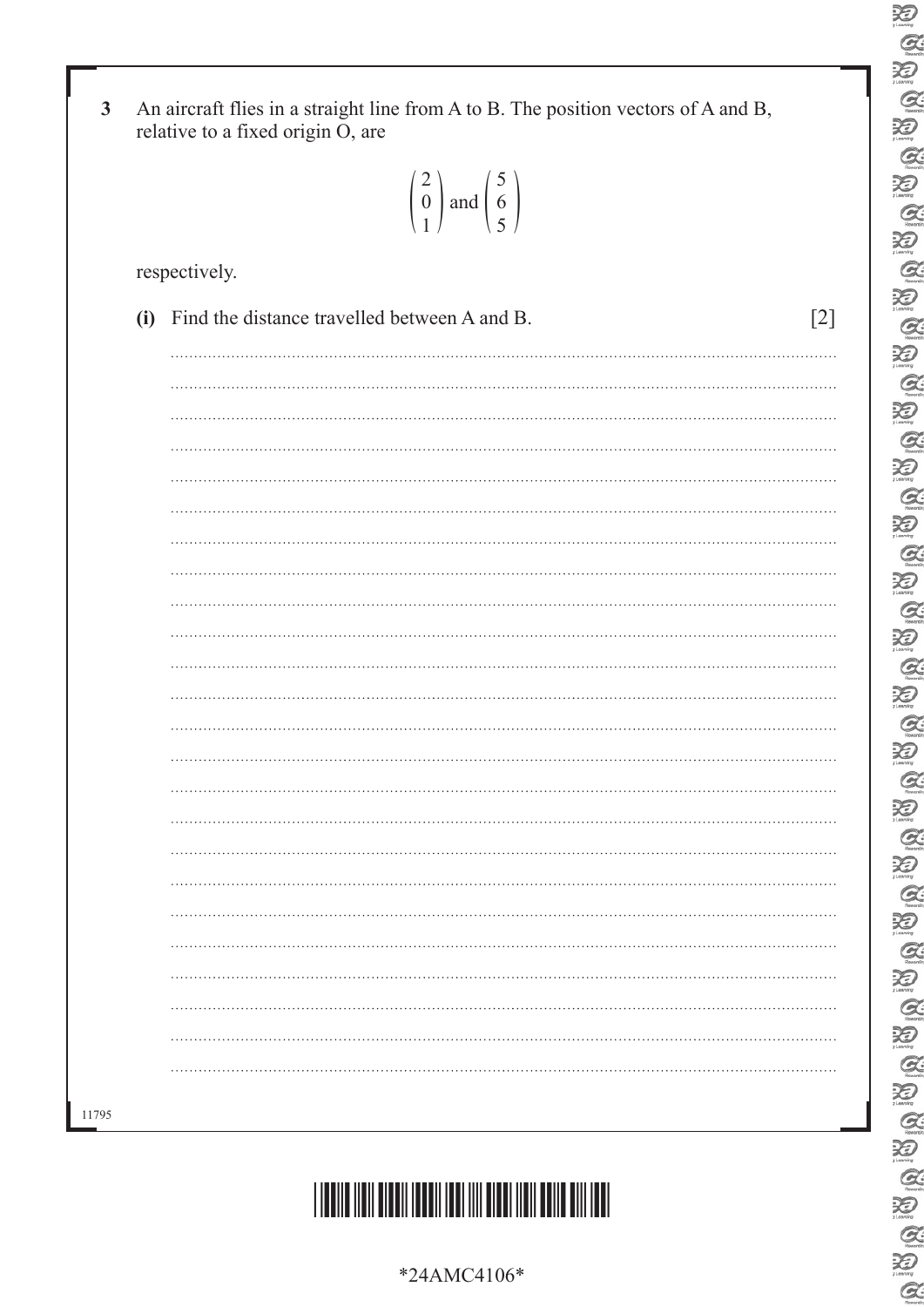| (ii) Find a vector equation of the line AB. |  |  |  |  |            | $[4]$ |
|---------------------------------------------|--|--|--|--|------------|-------|
|                                             |  |  |  |  |            |       |
|                                             |  |  |  |  |            |       |
|                                             |  |  |  |  |            |       |
|                                             |  |  |  |  |            |       |
|                                             |  |  |  |  |            |       |
|                                             |  |  |  |  |            |       |
|                                             |  |  |  |  |            |       |
|                                             |  |  |  |  |            |       |
|                                             |  |  |  |  |            |       |
|                                             |  |  |  |  |            |       |
|                                             |  |  |  |  |            |       |
|                                             |  |  |  |  |            |       |
|                                             |  |  |  |  |            |       |
|                                             |  |  |  |  |            |       |
|                                             |  |  |  |  |            |       |
|                                             |  |  |  |  |            |       |
|                                             |  |  |  |  |            |       |
|                                             |  |  |  |  |            |       |
|                                             |  |  |  |  |            |       |
|                                             |  |  |  |  |            |       |
|                                             |  |  |  |  |            |       |
|                                             |  |  |  |  |            |       |
|                                             |  |  |  |  |            |       |
|                                             |  |  |  |  |            |       |
|                                             |  |  |  |  |            |       |
|                                             |  |  |  |  |            |       |
|                                             |  |  |  |  |            |       |
|                                             |  |  |  |  |            |       |
|                                             |  |  |  |  |            |       |
|                                             |  |  |  |  |            |       |
|                                             |  |  |  |  |            |       |
|                                             |  |  |  |  |            |       |
|                                             |  |  |  |  |            |       |
|                                             |  |  |  |  |            |       |
|                                             |  |  |  |  | [Turn over |       |
|                                             |  |  |  |  |            |       |

\*24AMC4107\*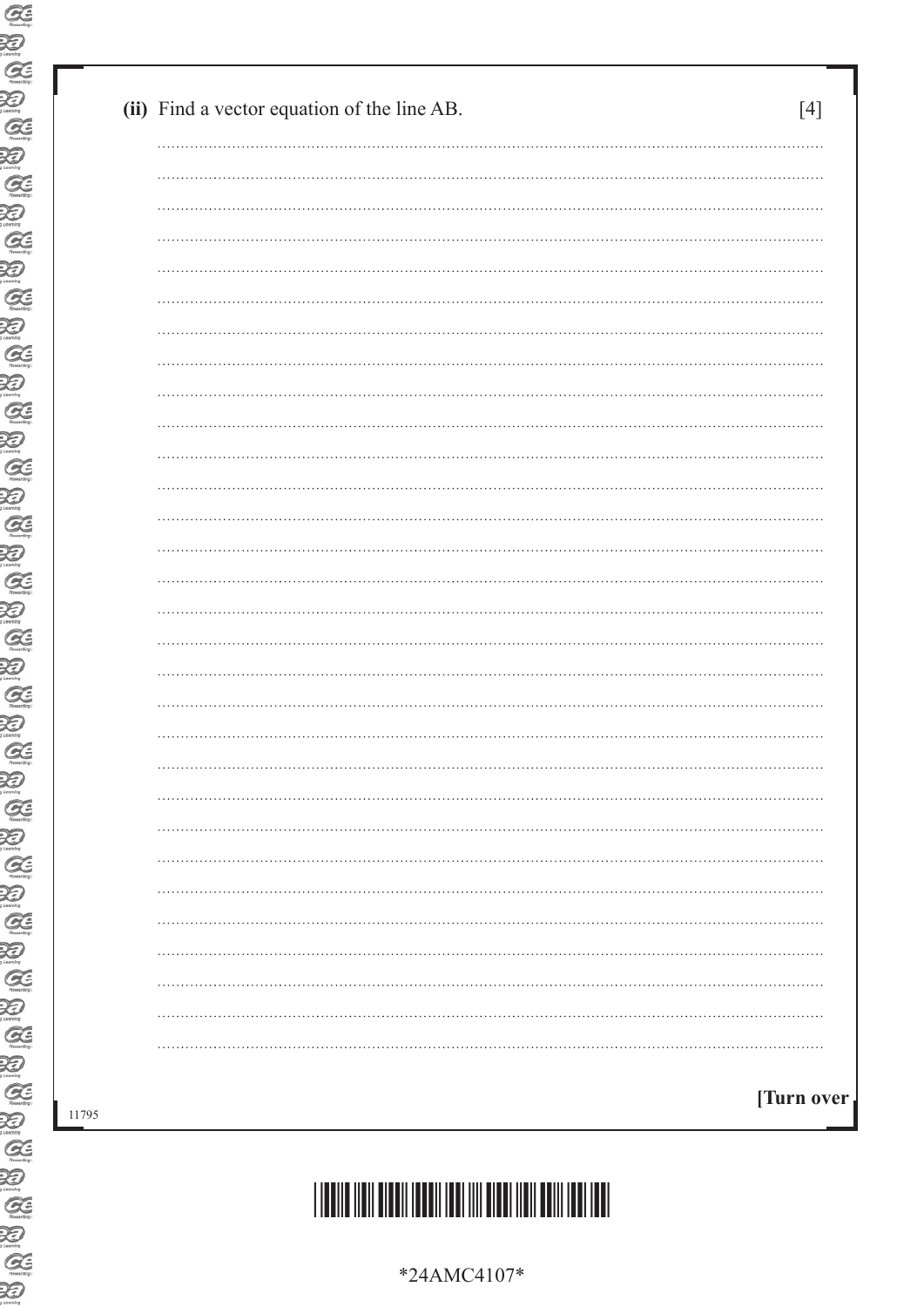# \*24AMC4108\*

| (iii) Find, in degrees, the angle ABC. |
|----------------------------------------|
|                                        |
|                                        |
|                                        |
|                                        |
|                                        |
|                                        |
|                                        |
|                                        |
|                                        |
|                                        |
|                                        |
| $\cdots$                               |
|                                        |
|                                        |
|                                        |
|                                        |
|                                        |
|                                        |
|                                        |
|                                        |
|                                        |
|                                        |
|                                        |
|                                        |
|                                        |
|                                        |
|                                        |
|                                        |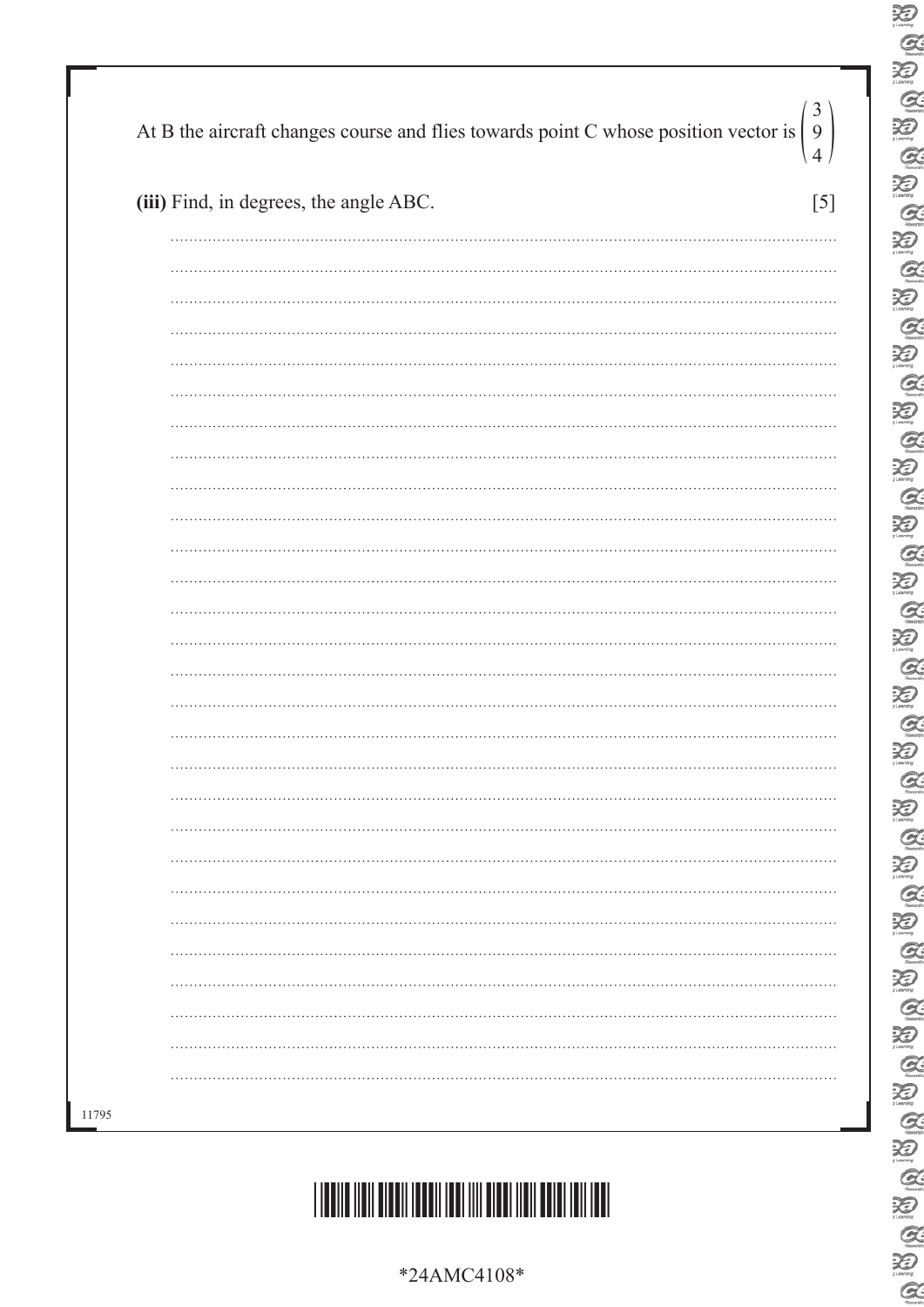### **4 (a)** Find

| $[4]$ | $\int (3x+1)e^{2x} dx$ |
|-------|------------------------|
|       |                        |
|       |                        |
|       |                        |
|       |                        |
|       |                        |
|       |                        |
|       |                        |
|       |                        |
|       |                        |
|       |                        |
|       |                        |
|       |                        |
|       |                        |
|       |                        |
|       |                        |
|       |                        |
|       |                        |
|       |                        |
|       |                        |
|       |                        |
|       |                        |
|       |                        |
|       |                        |
|       |                        |
|       |                        |
|       |                        |
|       |                        |
|       |                        |
|       |                        |

11795

\*24AMC4109\*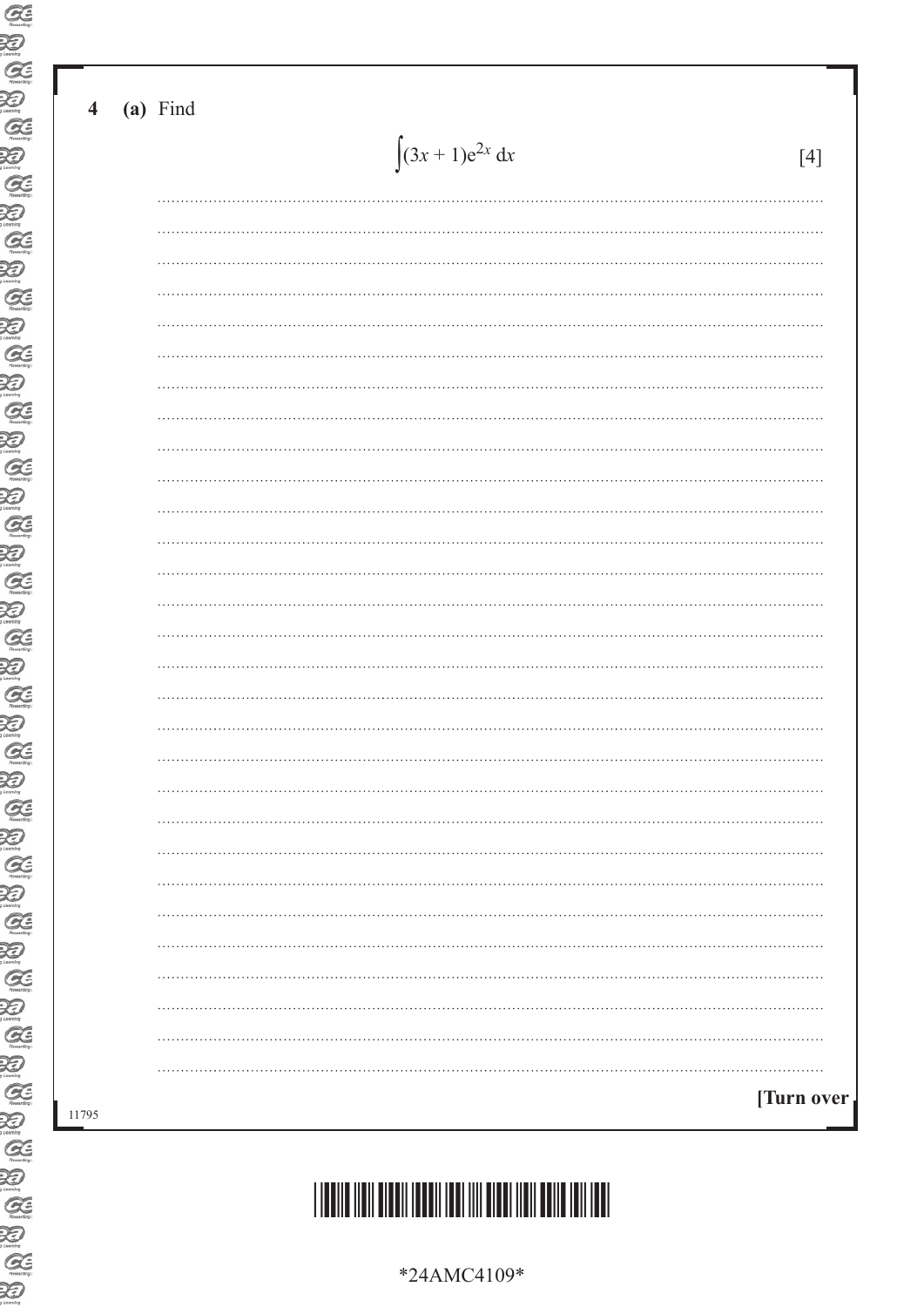| $\frac{1}{\sin 2x} + \cot 2x \equiv \cot x$<br>[6] |
|----------------------------------------------------|
|                                                    |
|                                                    |
|                                                    |
|                                                    |
|                                                    |
|                                                    |
|                                                    |
|                                                    |
|                                                    |
|                                                    |
|                                                    |
|                                                    |
|                                                    |
|                                                    |
|                                                    |
|                                                    |
|                                                    |

E<br>C

E<br>C

泪  $\alpha$  $\sum_{i \text{learning}}$  $\alpha$ 

E

泡

**ABA** 

E<br>Q

 $\overline{\mathcal{D}}$ 

**BBBBB** 

E<br>Q

E

 $\sum_{\text{times}}$  $\alpha$ 

E

E

 $\sum_{n=1}^\infty$  $\alpha$ 酒

E<br>E

U Q U Q

E<br>E

E<br>E

 $Q$ 



\*24AMC4110\*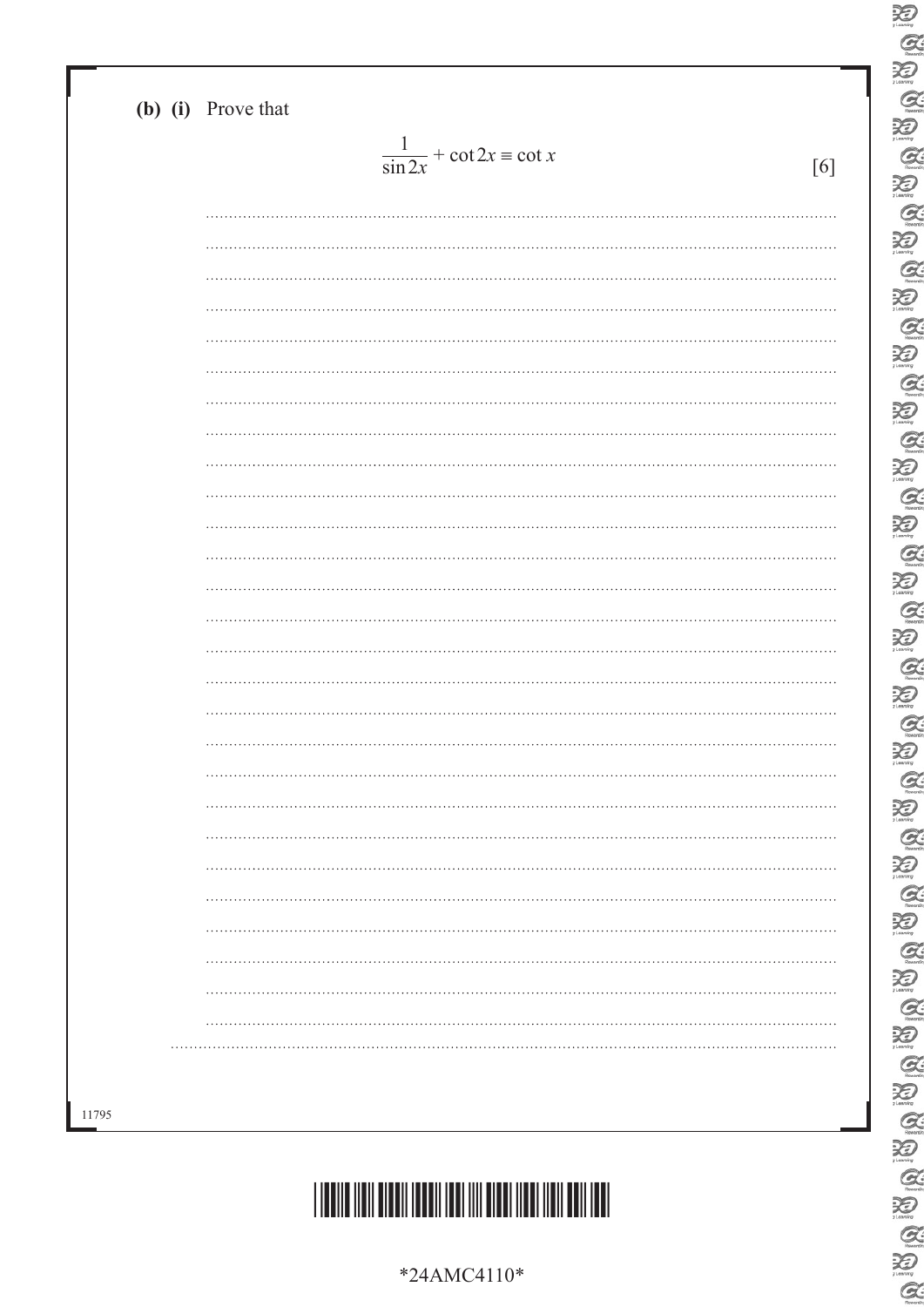\*24AMC4111\*

# 

| (ii) Hence find<br>$\int \frac{1}{\sin 2x}$ + cot 2x dx<br>$[2]$ |
|------------------------------------------------------------------|
|                                                                  |
|                                                                  |
|                                                                  |
|                                                                  |
|                                                                  |
|                                                                  |
|                                                                  |
|                                                                  |
|                                                                  |
|                                                                  |
|                                                                  |
|                                                                  |
|                                                                  |
| [Turn over                                                       |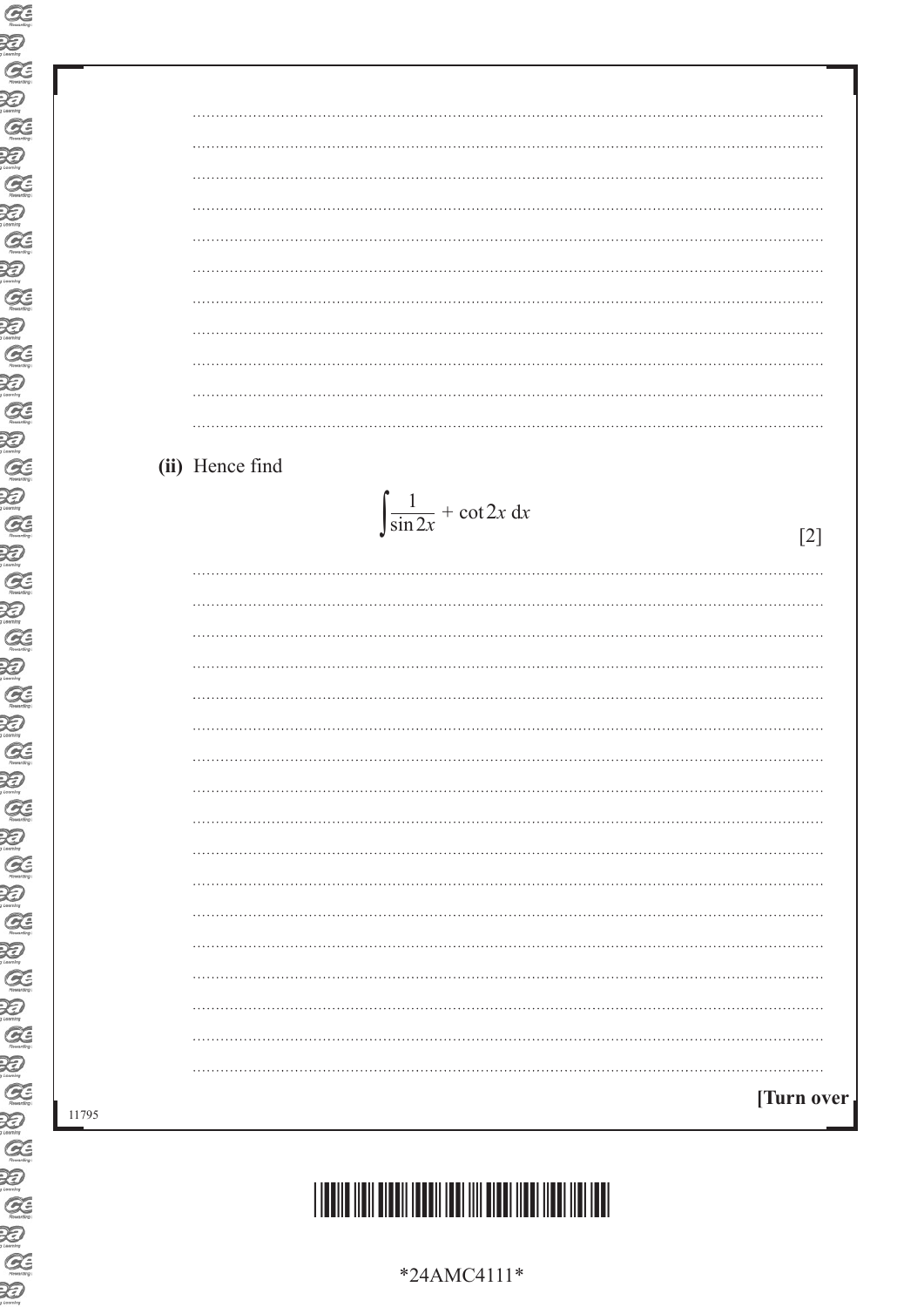| 5     | (i) Using partial fractions, show that                                |
|-------|-----------------------------------------------------------------------|
|       |                                                                       |
|       | $\frac{1}{(2x+1)(x+1)} = \frac{2}{(2x+1)} - \frac{1}{(x+1)}$<br>$[4]$ |
|       |                                                                       |
|       |                                                                       |
|       |                                                                       |
|       |                                                                       |
|       |                                                                       |
|       |                                                                       |
|       |                                                                       |
|       |                                                                       |
|       |                                                                       |
|       |                                                                       |
|       |                                                                       |
|       |                                                                       |
|       |                                                                       |
|       |                                                                       |
|       |                                                                       |
|       |                                                                       |
|       |                                                                       |
|       |                                                                       |
|       |                                                                       |
|       |                                                                       |
|       |                                                                       |
|       |                                                                       |
|       |                                                                       |
|       |                                                                       |
|       |                                                                       |
|       |                                                                       |
|       |                                                                       |
|       |                                                                       |
|       |                                                                       |
| 11795 |                                                                       |

E<br>C

 $\overline{\mathcal{Z}}$  $\alpha$  $\sum_{\text{learning}}$  $\alpha$  $\sum_{i \text{learning}}$  $\alpha$ 

E

泡

E E

 $\alpha$ 

20<br>Q

 $\sum_{n=1}^{\infty}$  $\alpha$ 迴  $\mathcal{Q}$ 

E

 $\sum_{\text{mean}}$  $\alpha$  $\sum_{\text{norm}}$  $\alpha$  $\sum_{n \text{ terms}}$  $\alpha$  $\overline{\mathbf{X}}$  $Q$ 

 $\begin{picture}(20,20) \put(0,0){\line(1,0){155}} \put(15,0){\line(1,0){155}} \put(15,0){\line(1,0){155}} \put(15,0){\line(1,0){155}} \put(15,0){\line(1,0){155}} \put(15,0){\line(1,0){155}} \put(15,0){\line(1,0){155}} \put(15,0){\line(1,0){155}} \put(15,0){\line(1,0){155}} \put(15,0){\line(1,0){155}} \put(15,0){\line(1,0){155}} \$ 

酒  $\alpha$ 迴

E<br>E

**BABA** 

E<br>E

 $\frac{1}{2}$ 

 $\alpha$ 



\*24AMC4112\*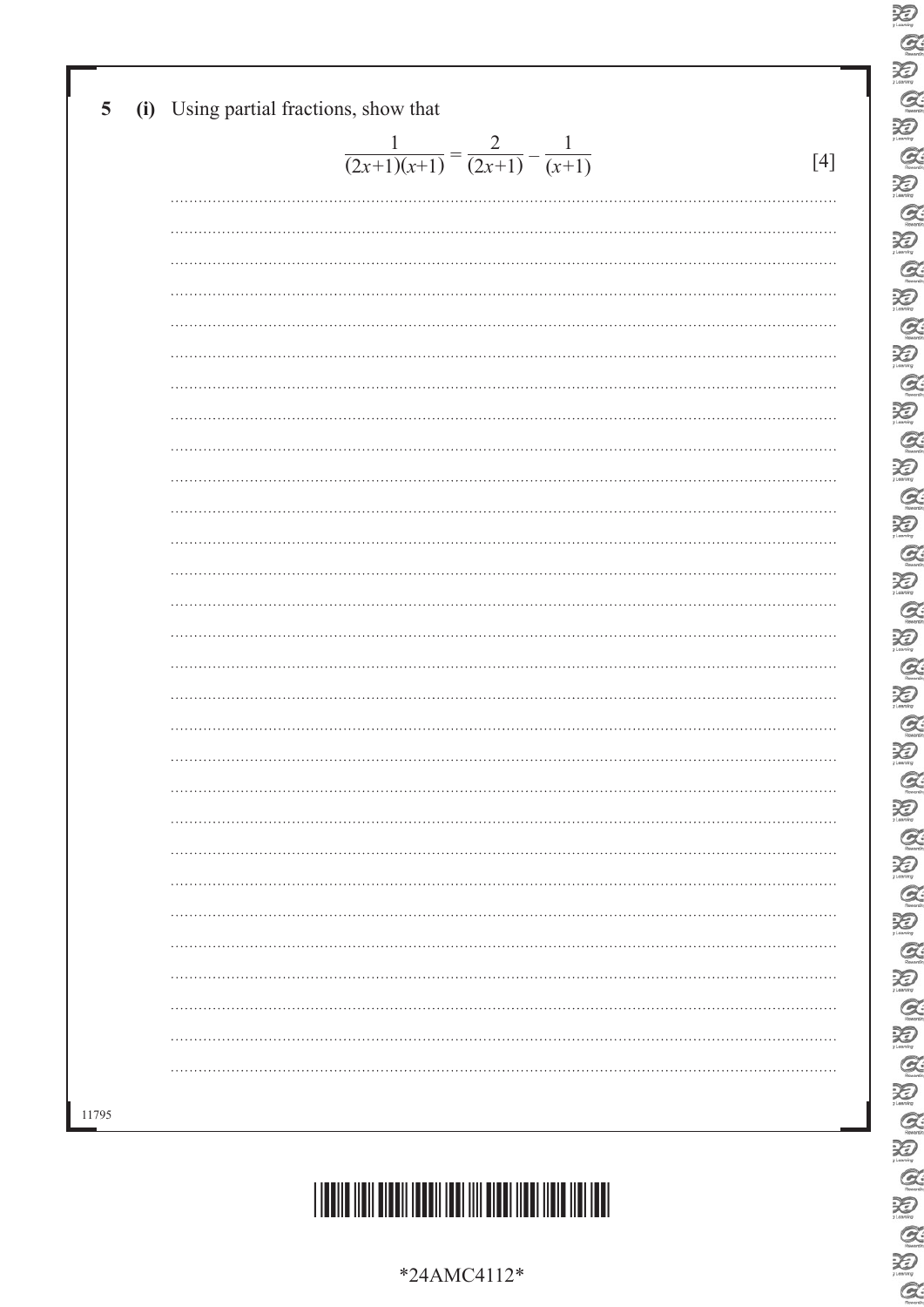- Œ  $\text{\rm Re} \otimes \text{\rm Re} \otimes \text{\rm Re} \otimes \text{\rm Re} \otimes \text{\rm Re} \otimes \text{\rm Re} \otimes \text{\rm Re} \otimes \text{\rm Re} \otimes \text{\rm Re} \otimes \text{\rm Re} \otimes \text{\rm Re} \otimes \text{\rm Re} \otimes \text{\rm Re} \otimes \text{\rm Re} \otimes \text{\rm Re} \otimes \text{\rm Re} \otimes \text{\rm Re} \otimes \text{\rm Re} \otimes \text{\rm Re} \otimes \text{\rm Re} \otimes \text{\rm Re} \otimes \text{\rm Re} \otimes \text{\rm Re} \otimes \text{\rm Re} \otimes \text{\rm$ B<br>E D<br>CE 30<br>30<br>30<br>30 E<br>Q  $\widetilde{\alpha}$ Ð
- **(ii)** When it is recharged from empty, the voltage, *V* volts, of a rechargeable battery can be modelled by the equation

$$
(2t+1)\frac{\mathrm{d}V}{\mathrm{d}t} = \frac{k}{t+1}
$$

 where *t* is the number of hours for which the battery is charged and *k* is a positive constant. Initially  $V = 0$ When  $t = 2$ ,  $V = 2.36$  The battery company recommends that a battery needs 24 hours to be fully charged.

Find *V* when the battery is fully charged. [10]

**[Turn over**

11795

# \*24AMC4113\*

\*24AMC4113\*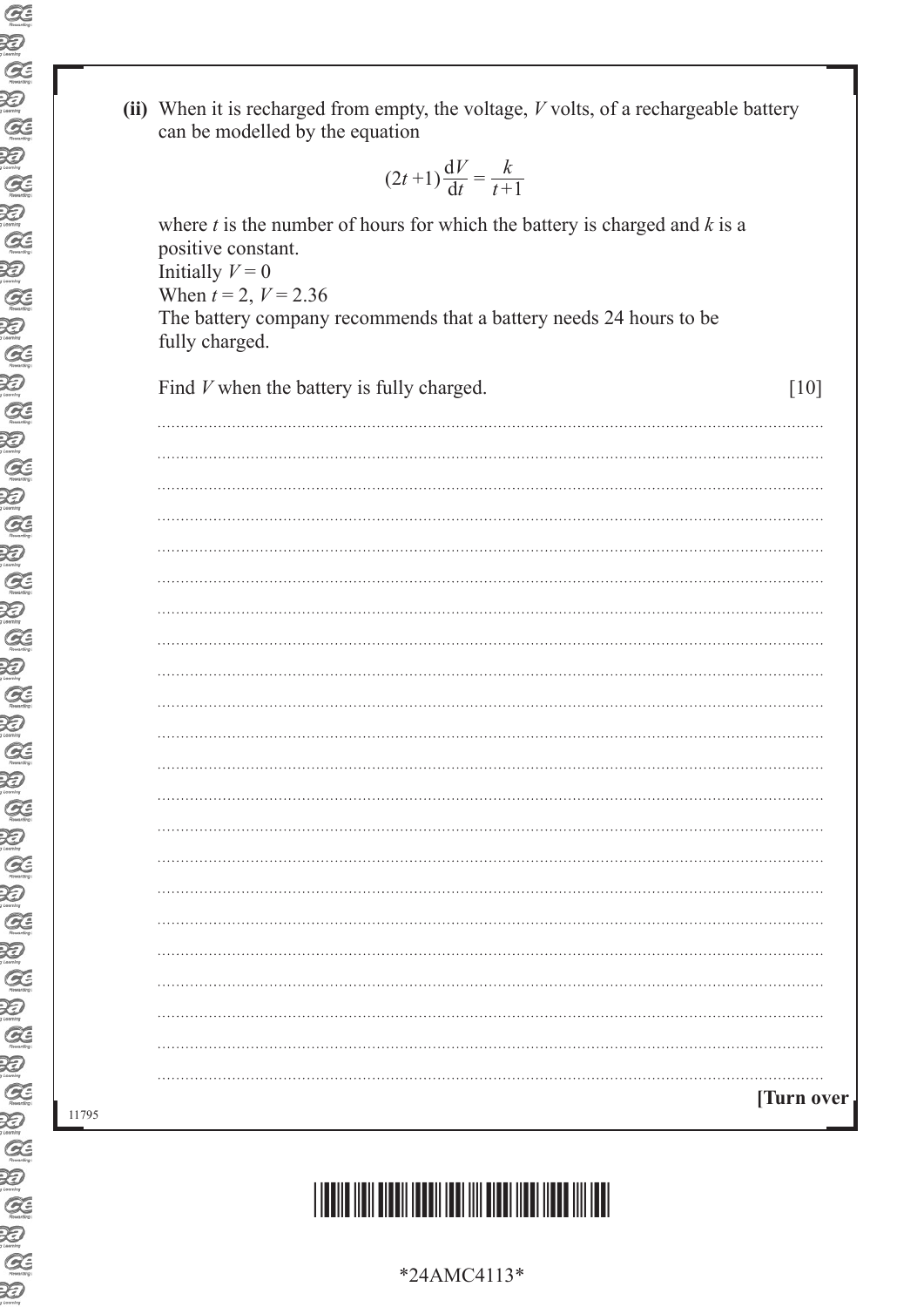\*24AMC4114\*



|       | . |
|-------|---|
|       |   |
|       |   |
|       |   |
|       |   |
|       |   |
|       |   |
|       |   |
|       |   |
|       |   |
|       |   |
|       |   |
|       |   |
|       |   |
|       |   |
|       |   |
|       |   |
|       |   |
|       |   |
|       |   |
|       |   |
|       | . |
|       | . |
|       |   |
|       |   |
|       |   |
|       |   |
|       |   |
|       |   |
|       |   |
|       |   |
|       |   |
|       |   |
|       |   |
|       |   |
|       |   |
| 11795 |   |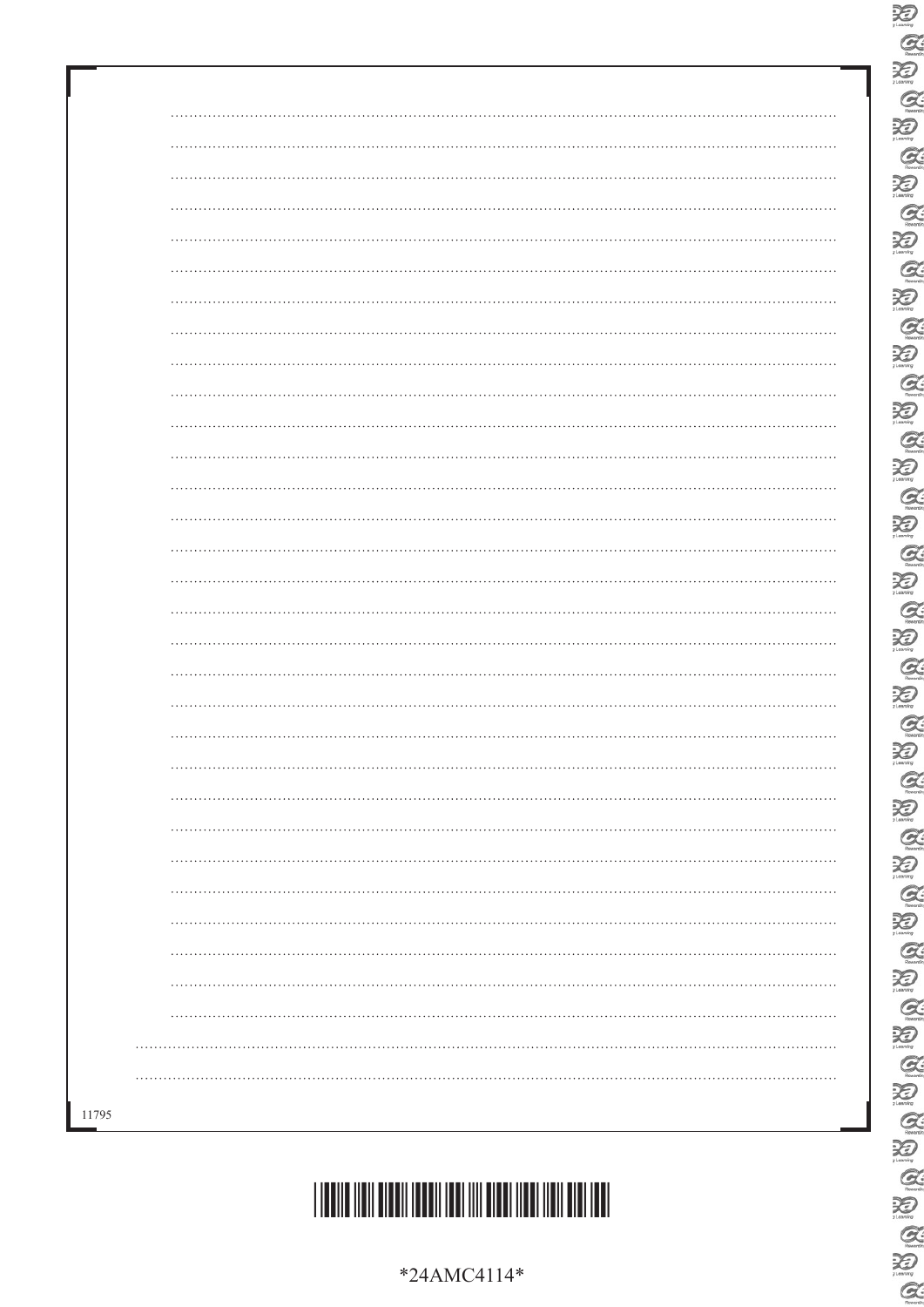| <u>HENRICH HENRICH BEI DER BEI DER BEI DER BEI DER BEI DER BEI DER BEI DER BEI DER BEI DER BEI DER BEI DER BEI D</u> |  |
|----------------------------------------------------------------------------------------------------------------------|--|

| $\cdots$<br>$\cdots$<br>$\cdots$<br>$\cdots$<br>[Turn over<br>11795 |  |
|---------------------------------------------------------------------|--|
|                                                                     |  |
|                                                                     |  |
|                                                                     |  |
|                                                                     |  |
|                                                                     |  |
|                                                                     |  |
|                                                                     |  |
|                                                                     |  |
|                                                                     |  |
|                                                                     |  |
|                                                                     |  |
|                                                                     |  |
|                                                                     |  |
|                                                                     |  |
|                                                                     |  |
|                                                                     |  |
|                                                                     |  |
|                                                                     |  |
|                                                                     |  |
|                                                                     |  |
|                                                                     |  |
|                                                                     |  |
|                                                                     |  |
|                                                                     |  |
|                                                                     |  |
|                                                                     |  |
|                                                                     |  |
|                                                                     |  |
|                                                                     |  |
|                                                                     |  |
|                                                                     |  |
|                                                                     |  |
|                                                                     |  |

\*24AMC4115\*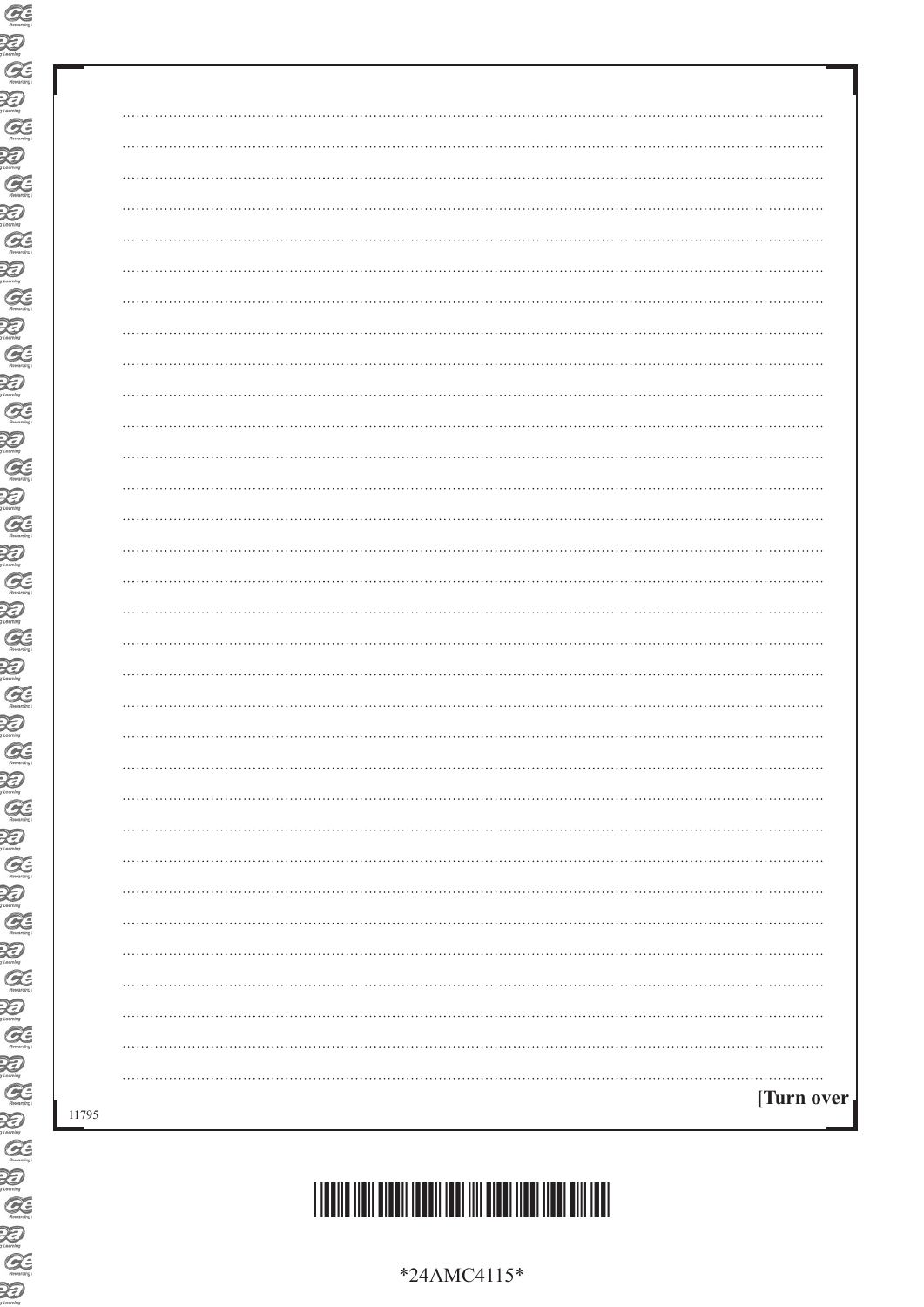| 6     | A curve has equation        |                                                                   |  |  |
|-------|-----------------------------|-------------------------------------------------------------------|--|--|
|       | $x^2 - 4xy + 2y^2 + 18 = 0$ |                                                                   |  |  |
|       |                             | (i) Show that                                                     |  |  |
|       |                             | $\frac{\mathrm{d}y}{\mathrm{d}x} = \frac{x - 2y}{2x - 2y}$<br>[5] |  |  |
|       |                             |                                                                   |  |  |
|       |                             |                                                                   |  |  |
|       |                             |                                                                   |  |  |
|       |                             |                                                                   |  |  |
|       |                             |                                                                   |  |  |
|       |                             |                                                                   |  |  |
|       |                             |                                                                   |  |  |
|       |                             |                                                                   |  |  |
|       |                             |                                                                   |  |  |
|       |                             |                                                                   |  |  |
|       |                             |                                                                   |  |  |
|       |                             |                                                                   |  |  |
|       |                             |                                                                   |  |  |
|       |                             |                                                                   |  |  |
|       |                             | .                                                                 |  |  |
|       |                             |                                                                   |  |  |
|       |                             |                                                                   |  |  |
|       |                             |                                                                   |  |  |
|       |                             |                                                                   |  |  |
|       |                             |                                                                   |  |  |
|       |                             |                                                                   |  |  |
|       |                             |                                                                   |  |  |
|       |                             |                                                                   |  |  |
|       |                             |                                                                   |  |  |
| 11795 |                             |                                                                   |  |  |

E<br>C

E<br>C

 $\sum_{\text{learning}}$  $\alpha$  $\sum_{i \text{learning}}$  $Q$ 

E

**QUEQUE** 

E<br>Q

3

**AUGAUGAU** 

20

**BBBB** 

U Q Q

 $\alpha$ 迴

E<br>E

UGQ UG

E<br>E

 $\frac{1}{2}$ 

 $Q$ 

\*24AMC4116\*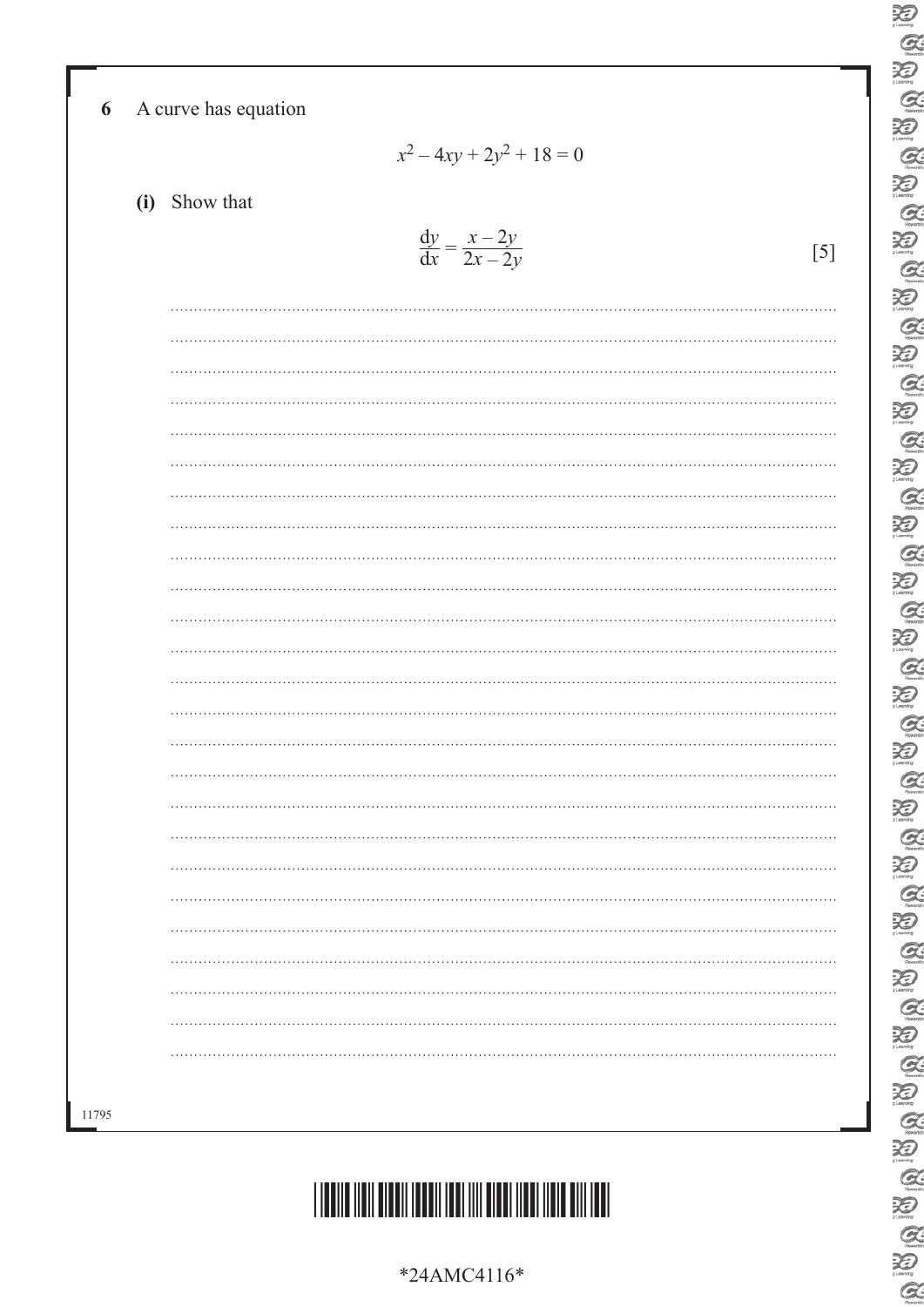| <br>.      |
|------------|
|            |
|            |
|            |
|            |
|            |
|            |
|            |
|            |
|            |
|            |
|            |
|            |
|            |
|            |
| [Turn over |
|            |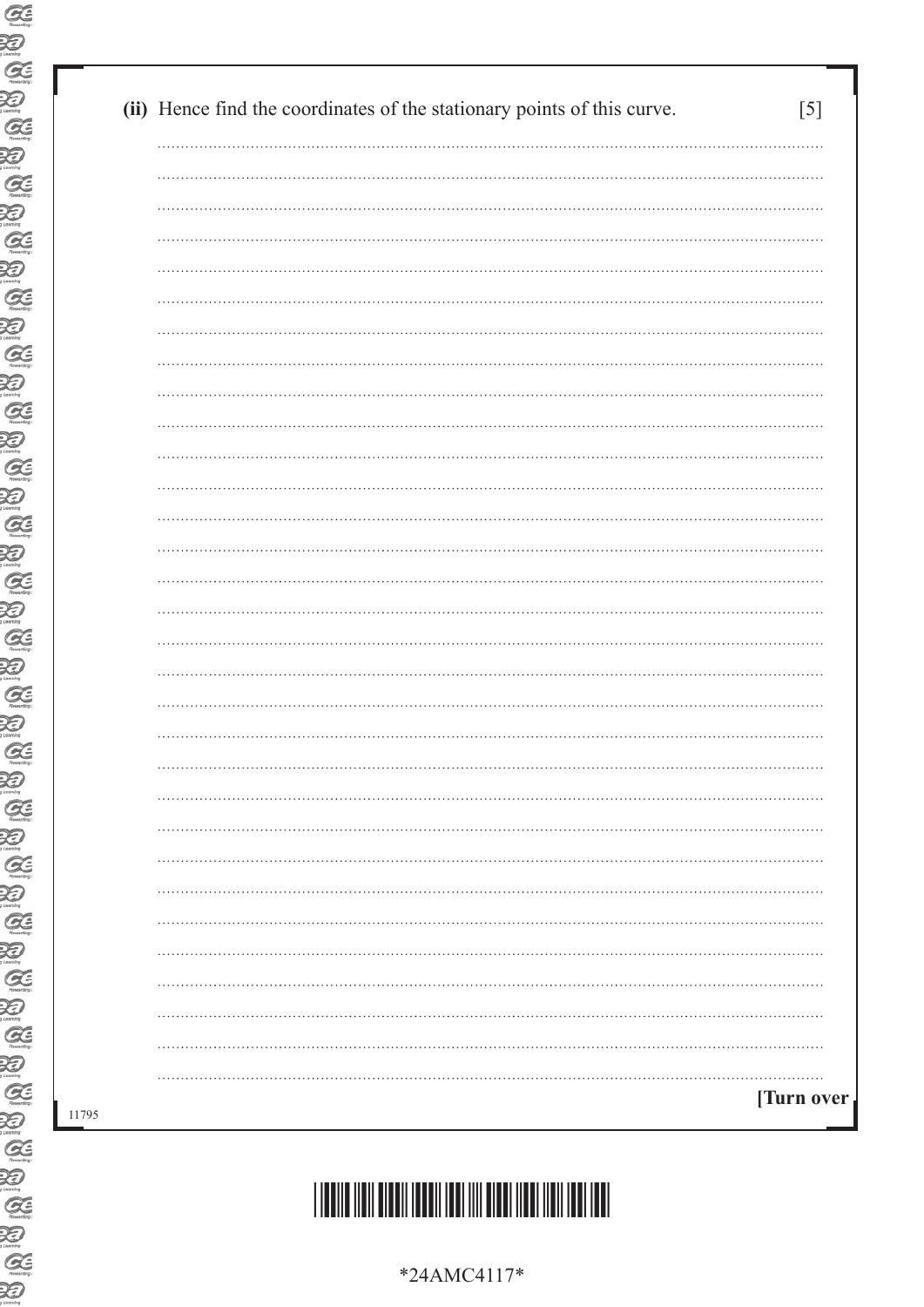|  | $7\sin \theta + 24\cos \theta = 8$ where $0^{\circ} \le \theta \le 360^{\circ}$ | $[7]$ |
|--|---------------------------------------------------------------------------------|-------|
|  |                                                                                 |       |
|  |                                                                                 |       |
|  |                                                                                 |       |
|  |                                                                                 |       |
|  |                                                                                 |       |
|  |                                                                                 |       |
|  |                                                                                 |       |
|  |                                                                                 |       |
|  |                                                                                 |       |
|  |                                                                                 |       |
|  |                                                                                 |       |
|  |                                                                                 |       |
|  |                                                                                 |       |
|  |                                                                                 |       |
|  |                                                                                 |       |
|  |                                                                                 |       |
|  |                                                                                 |       |
|  |                                                                                 |       |
|  |                                                                                 |       |
|  |                                                                                 |       |
|  |                                                                                 |       |
|  |                                                                                 |       |
|  |                                                                                 |       |
|  |                                                                                 |       |
|  |                                                                                 |       |
|  |                                                                                 |       |



\*24AMC4118\*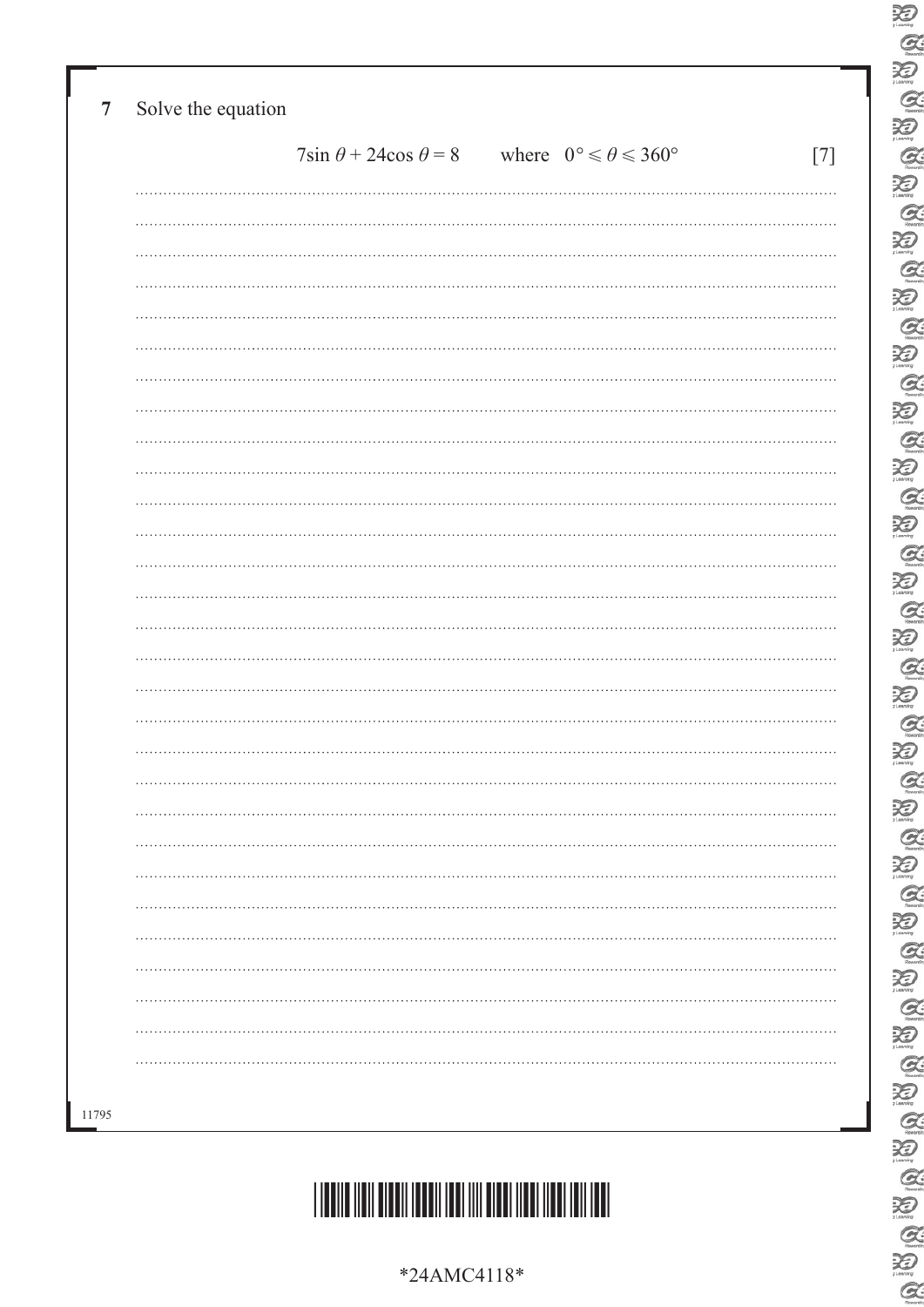| <u> III Martin Martin Martin Martin Martin Martin Martin Martin Martin Martin Martin Martin Martin Martin Martin </u> |  |
|-----------------------------------------------------------------------------------------------------------------------|--|
|-----------------------------------------------------------------------------------------------------------------------|--|

\*24AMC4119\*

 $\overline{\phantom{a}}$ 

|       | .          |
|-------|------------|
| 11795 | [Turn over |
|       |            |

I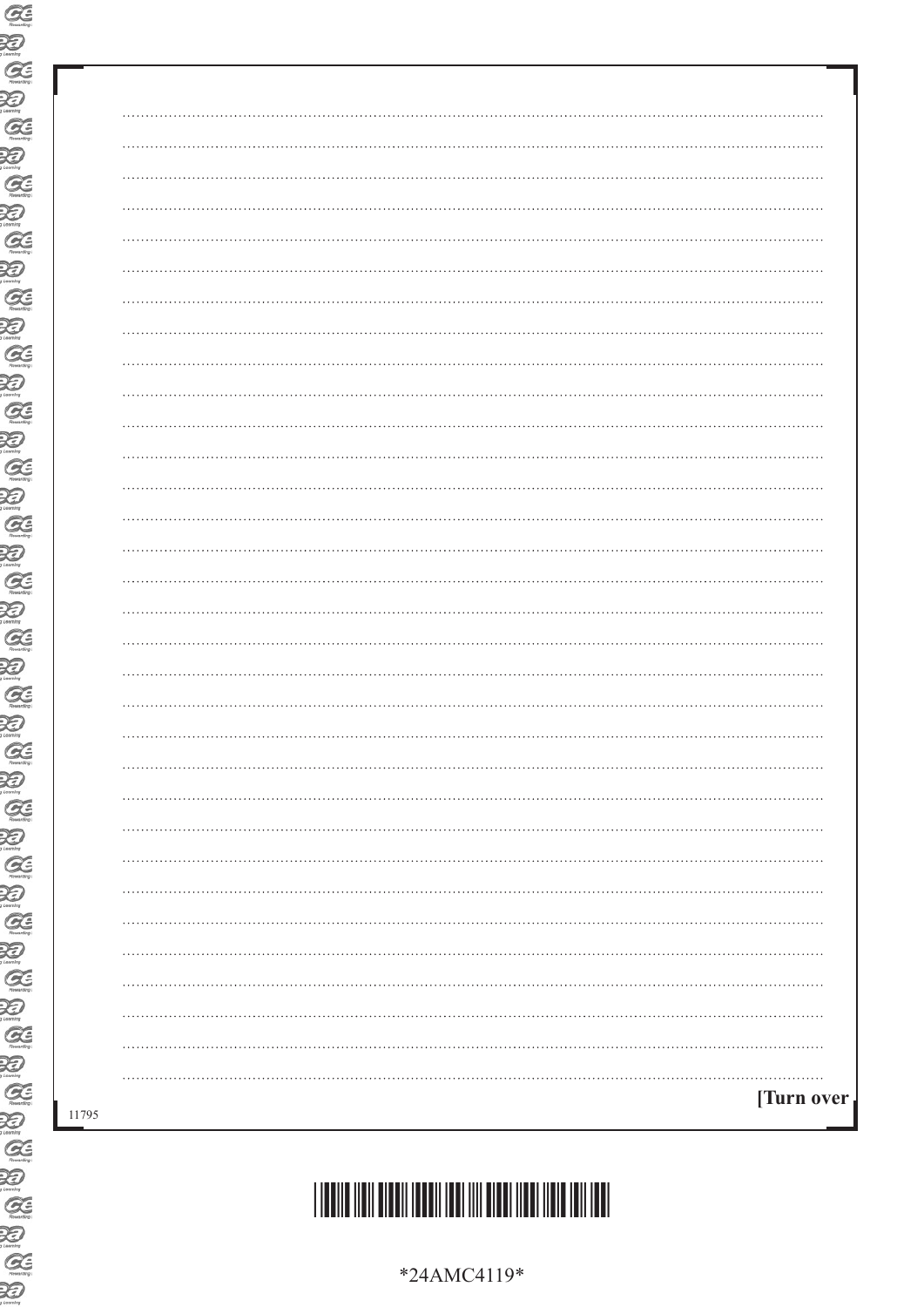

E<br>C

 $\sum_{\mu}$  $\mathcal{Q}$ 泡  $Q$ 泡  $\alpha$  $\sum_{n \text{ terms}}$  $Q$ 泡  $\alpha$ 泡  $\alpha$  $\sum_{n \in \mathbb{N}}$  $\alpha$  $\sum_{i \text{ country}}$  $Q$  $\sum_{\text{learning}}$  $\alpha$ 泡  $\mathcal{Q}$  $\sum_{y \text{ leaving}}$  $\alpha$ 

US A US A US A US A US A US A

B A B A B A

E<br>B

 $\alpha$ 



\*24AMC4120\*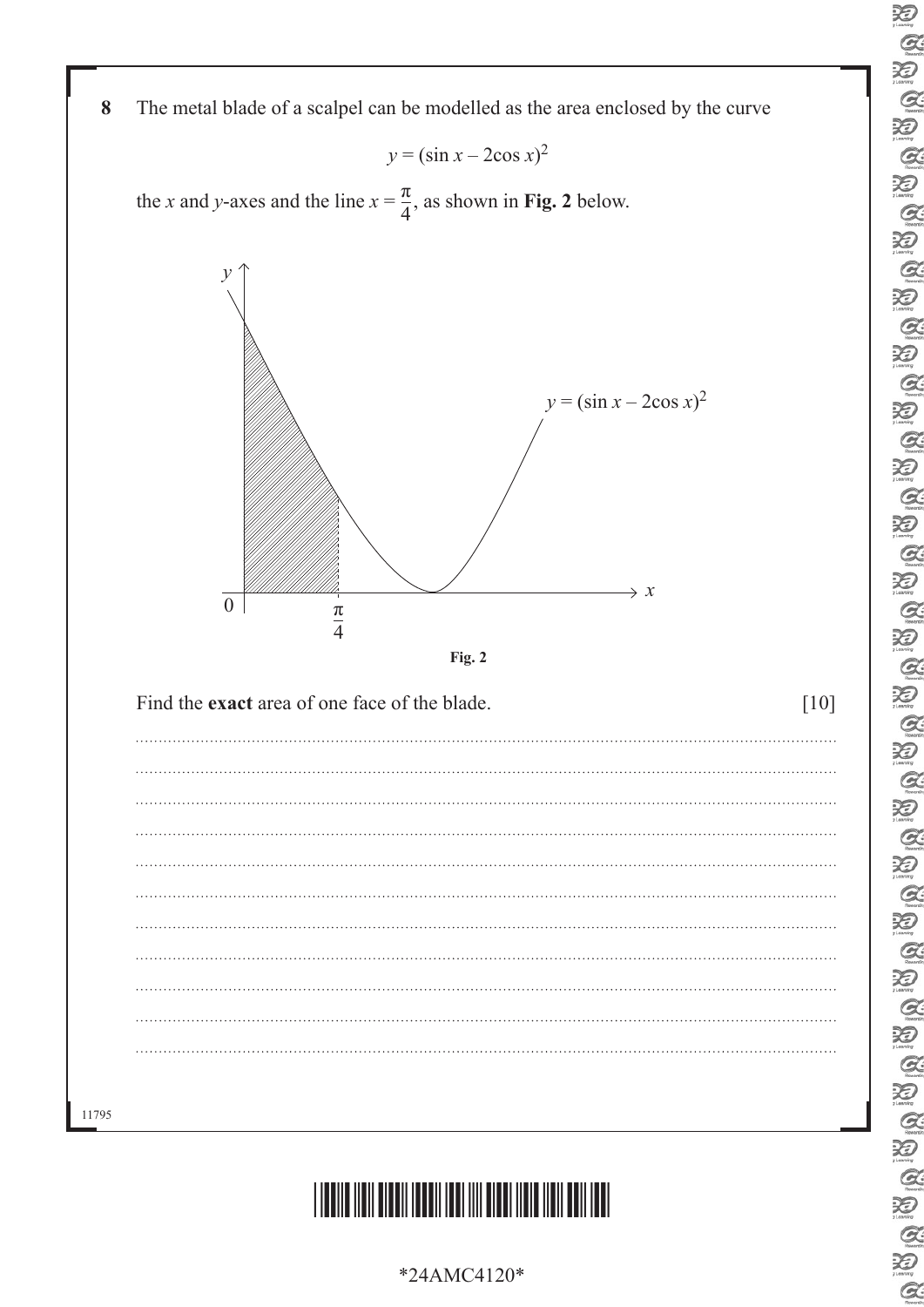|       | . <b>.</b> |
|-------|------------|
| 11795 | [Turn over |
|       |            |

\*24AMC4121\*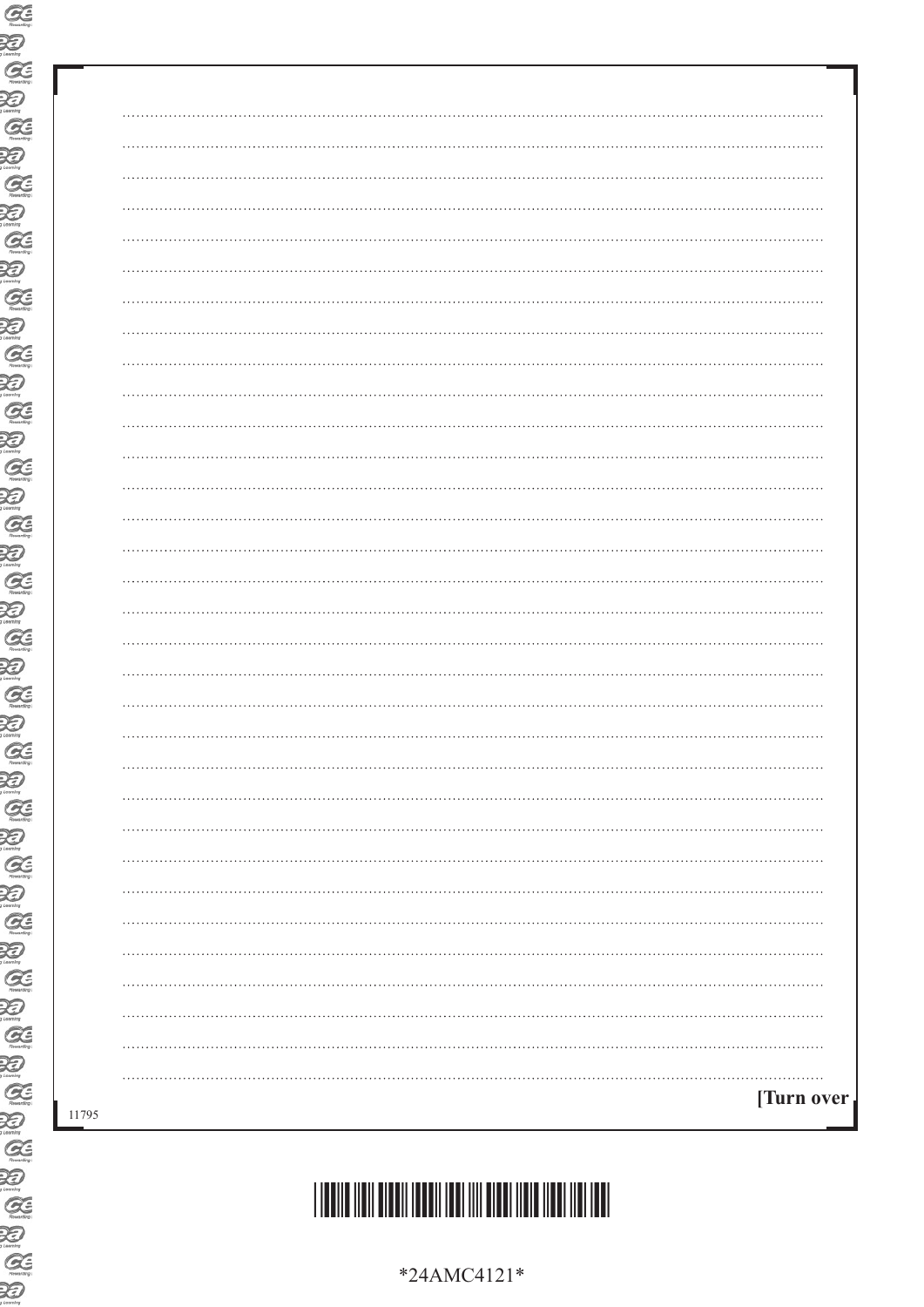\*24AMC4122\*

# \*24AMC4122\*

| THIS IS THE END OF THE QUESTION PAPER |
|---------------------------------------|
|                                       |
|                                       |
|                                       |

 $\sum_{\text{learning}}$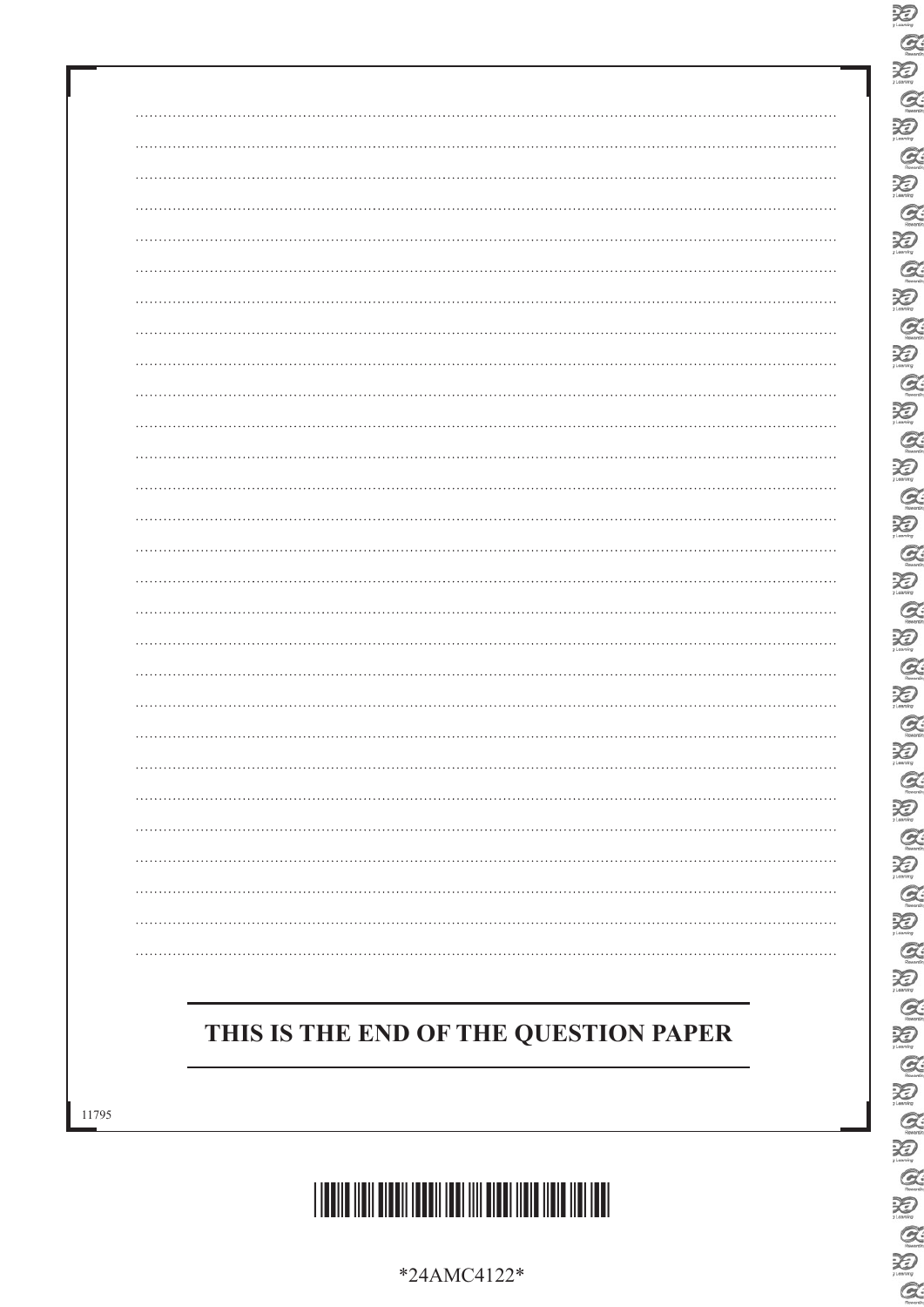## **BLANK PAGE**

### **DO NOT WRITE ON THIS PAGE**

11795



\*24AMC4123\*